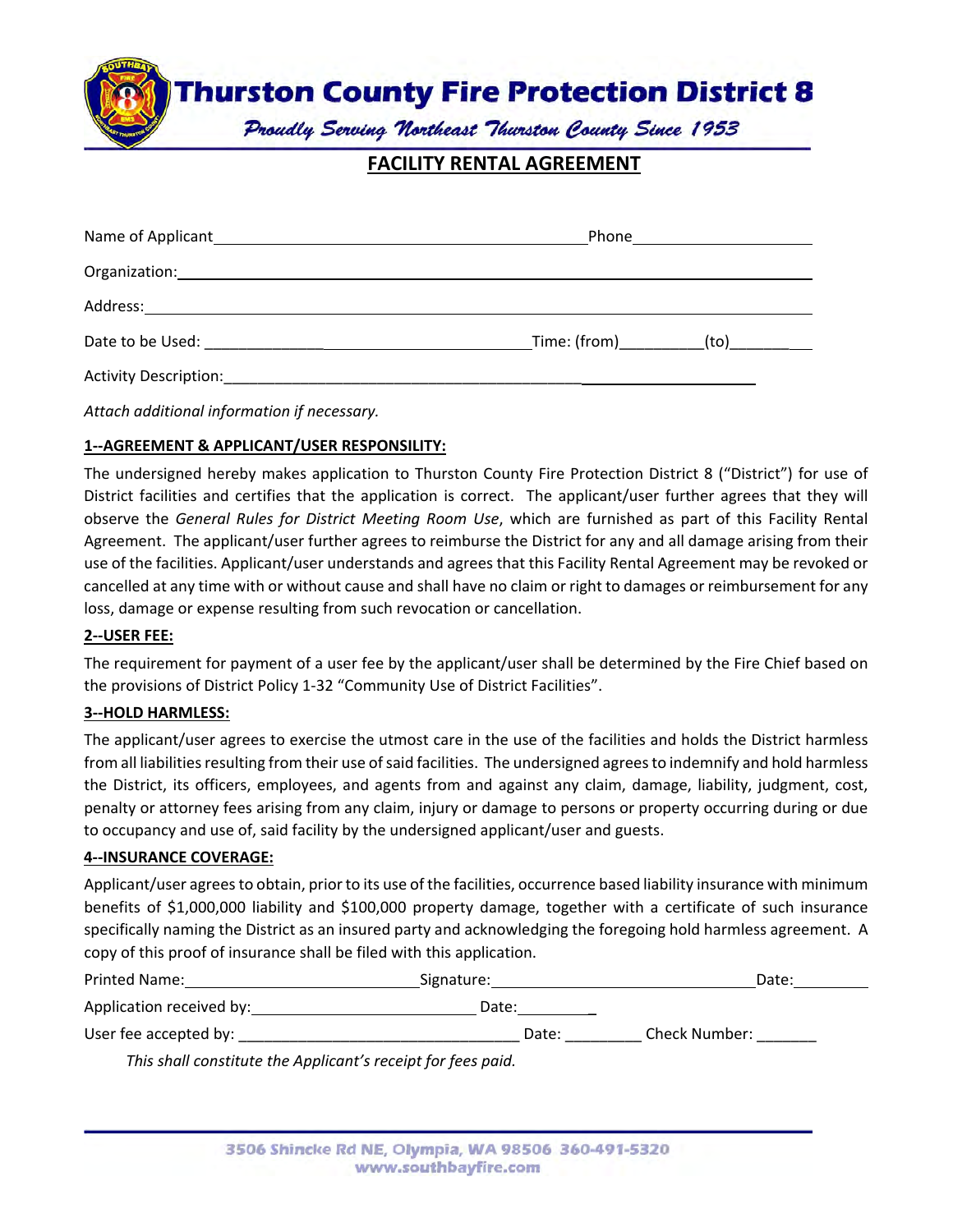- The Facility Rental Agreement application must be signed by an authorized representative of the organization and submitted to the Fire Chief at Fire Station #81, at 3506 Shincke Rd. N.E., Olympia, WA 98506 a minimum of 30 days prior to the use of the facility.
- Facility use will be considered in the "first-come, first-served" order of receipt of fully completed and signed Facility Rental Agreement forms. A District Facility Use Calendar will be maintained and is available on the District's website.
- Payment for a user fee of \$150 shall be included with the Facility Rental Agreement if the party is subject to such fee as defined in District Policy 1‐32 "Community Use of District Facilities".
- The applicant must review and sign the Facility Rental Agreement and be familiar with *the General Rules for Fire District Meeting Room Use*. By signing, the applicant agrees to observe and enforce these rules/guidelines and agree that he/she will be present at all times during the proposed function.